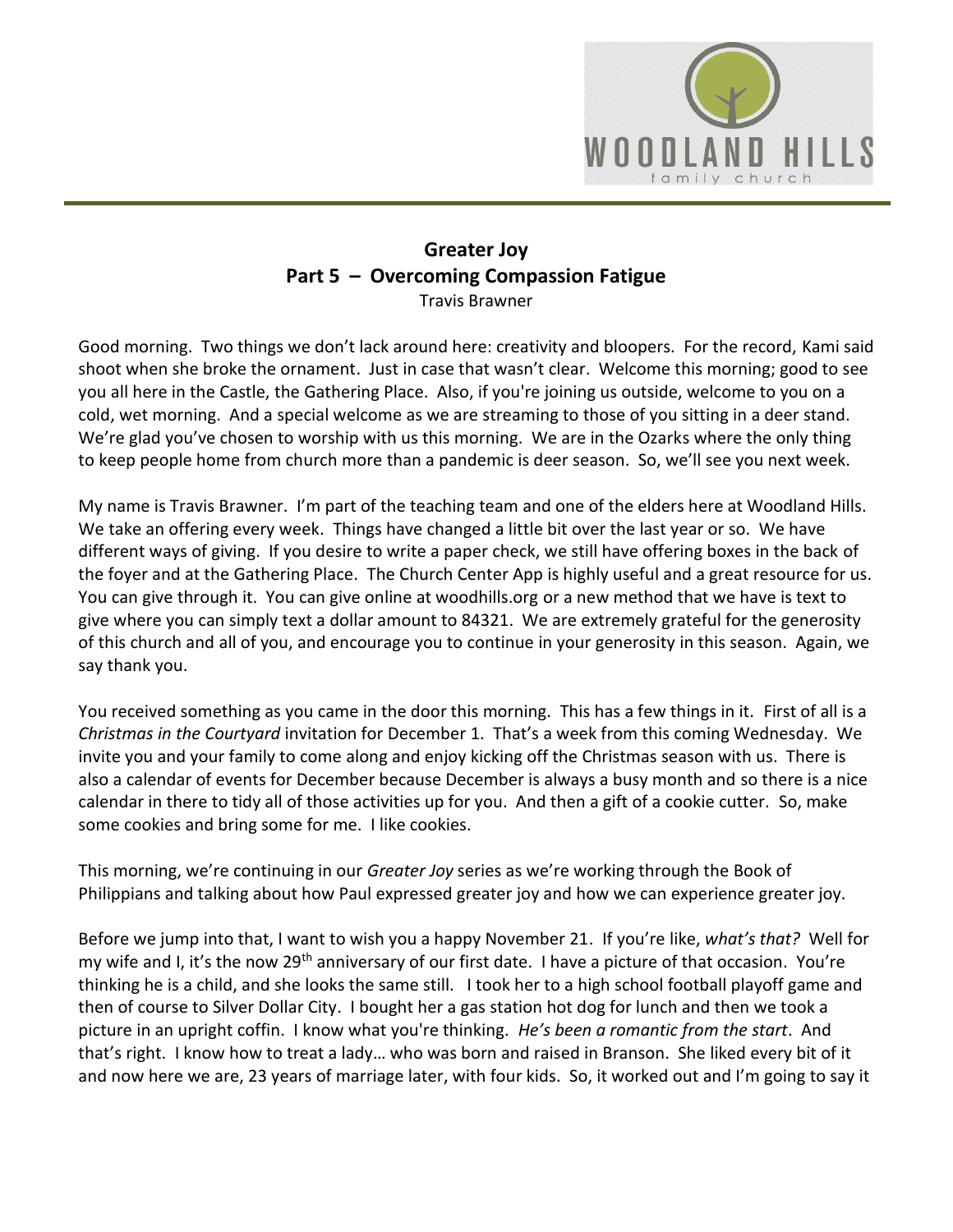was the hot dog that sealed the deal. She liked hot dogs, so… That has nothing to do with what we're talking about this morning. I just wanted to show a picture of my wife and how she looks the same.

This morning, the title of the message we're continuing in Philippians is called *Overcoming Compassion Fatigue.* I get a little bit nervous when we have a message of this type. It's kind of like when an article comes out that says, "The Dangers of Overexercising," and the couch potatoes rejoice. It's like, "See, honey, I told you exercise is bad for you." No, exercise is good for you. Overexercising is bad for you. Compassion is a good thing. Compassion fatigue is a bad thing. So, that's what we want to focus on this morning.

First, we're going to talk about compassion before we can get to compassion fatigue. We're going to jump in with Romans 12: 15, which says this, and we reference this a lot from the front here at Woodland Hills. *Rejoice with those who rejoice, mourn with those who mourn*. It is a normal part of the Christian experience to see someone struggling and to have sorrow for them. We mourn with those who mourn. Sometimes we experience what we would call sympathy where we see someone struggling and you could say, "I feel sorry for them." But mourning with those who mourn is more than that. It's what we would call empathy, which is "I feel that with you." "I mourn with you; I can feel that sorrow with you."

So, sympathy is "I feel sorry for you." Empathy and mourning with someone is "I feel that with you." Compassion goes one step further. Compassion is feeling sorrow for someone and desiring to do something about it. So, we feel compassion and there is this urge inside of us to do something about what we are feeling in the sorrow with someone else. Sympathy is "I feel sorry for you." Empathy is "I feel sorrow with you." Compassion is "I desire to do something about that for you and with you."

So, we're going to jump into Philippians 2: 19 and finish off Chapter 2 today. Philippians is a letter that Paul wrote to the church at Philippi. It is considered his joy letter, where he expresses joy and he shows us with examples how we can experience greater joy.

Philippians 2: *19 I hope in the Lord Jesus to send Timothy to you soon, that I also may be cheered when I receive news about you. 20 I have no one else like him, who will show genuine concern for your welfare.* I want you to underline *genuine concern* if you have your Bible or click the bookmark on your app. It's very important, because you can spot false concern, can't you? It's like someone is helping you in your misfortunes and it may seem like they have your interests in mind, but, clearly, it can be otherwise. It's icky, right? The false concern that someone may have.

*21 For everyone looks out for their own interests, not those of Jesus Christ. 22 But you know that Timothy has proved himself...* Underline that. *…because as a son with his father he has served with me*  in the work of the gospel. Timothy has proven worth. What does that mean? In his compassion, his genuine concern and compassion, he had proven worth. It wasn't a single act. He had shown it over and over from many acts of kindness and goodness. That means that just like exercise, five minutes every six months doesn't cut it. Giving the panhandler a dollar and moving on doesn't cut it as far as our compassion is concerned.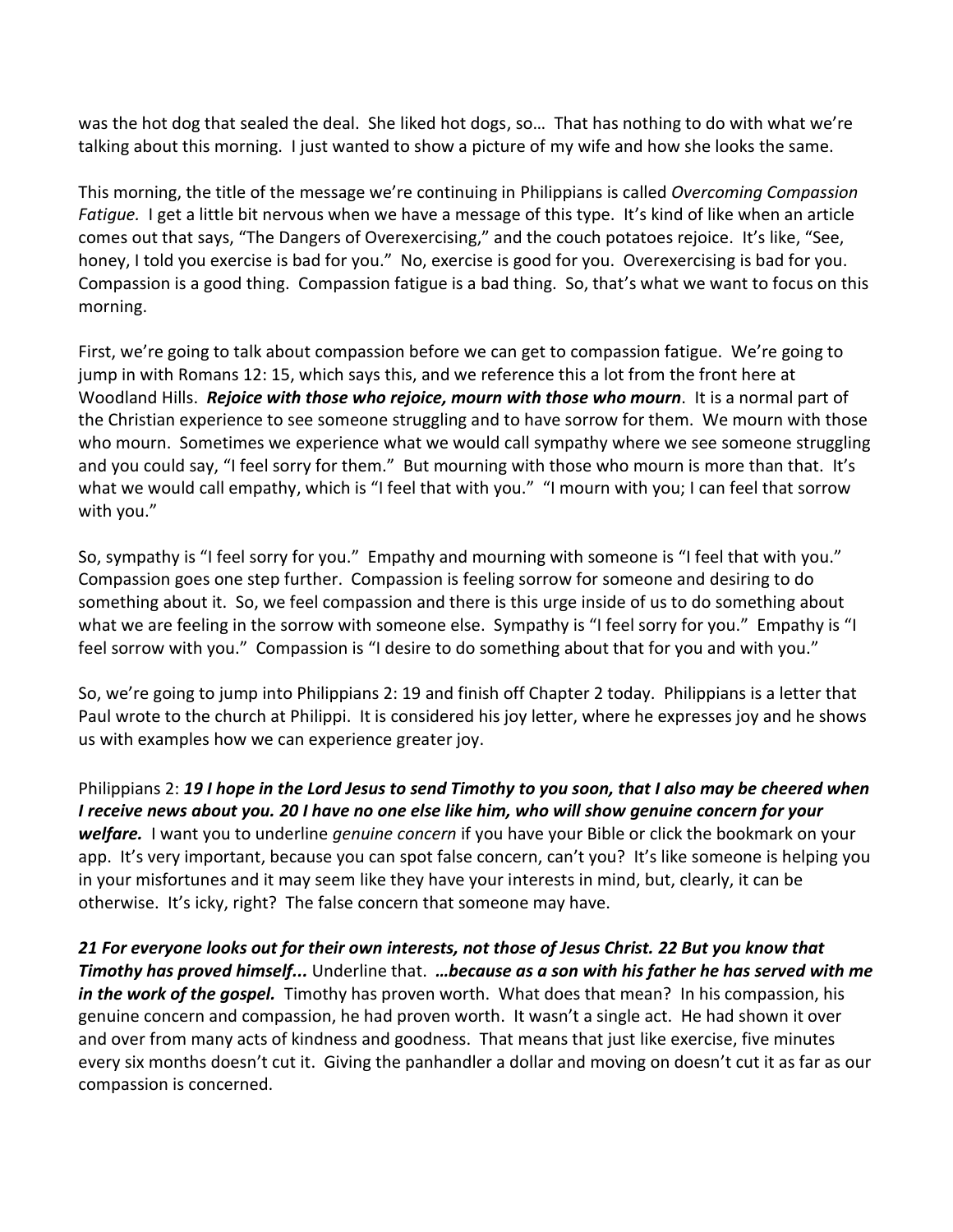That doesn't mean we have fulfilled our compassion requirement as followers of Jesus. You see, he had proven worth which means it was a lifestyle for him. It was a character trait and a lifestyle. It was the way he lived. So, Timothy had genuine concern and proven worth.

*23 I hope, therefore, to send him as soon as I see how things go with me. 24 And I am confident in the*  Lord that I myself will come soon. Paul wanted to send Timothy because of his genuine concern and his proven worth. What we can learn from that is when we have genuine concern and proven worth, the Lord can use us in ministry. That's why Paul wanted to send him, not someone else that may have their own interests in mind, but Timothy, who had proven worth. I want to be someone that the Lord can send, that has genuine concern and proven worth that my compassion is real.

Now, for the follower of Jesus, this should somewhat come naturally. When I say naturally, I don't mean naturally as in the flesh, but naturally as followers who have the Holy Spirit in us. We should understand that kindness and goodness should naturally flow from the follower of Jesus. If you have Jesus Christ, you have the Holy Spirit and if you have the Holy Spirit, kindness and goodness are there, just looking for a way to get out. You may say, "That concerns me a little bit because I follow Christ, I'm a believer, I've placed faith in Christ, and frankly sometimes I'm just not feeling it. I don't have that in me. I don't see people experiencing sorrow and have a drive to do something about it."

A couple of weeks ago, Scott, in speaking about humility, talked to us about a video he had seen of a three-year-old that was trying really hard to turn four. You can't grit your teeth and make it happen with humility or compassion. What's the answer? The answer is if you're not feeling it, don't fake, first of all. Second, draw near to God. Don't fake it. Remember, you can spot false concern. People know what false concern is. Don't fake it. Draw near to God. Draw near to the author and perfecter of our faith, Jesus Christ, the source of compassion. The one that, as you draw near to him, you can't help but feel compassion for those who are struggling in their misfortune. Kindness should flow naturally. But if you're not feeling it, don't fake it. Draw near to God.

We all have times of higher compassion and, sometimes, of lower compassion, and it can tend to fluctuate from one person to the next. I've had plenty of times of low compassion where I can see someone struggling and I think I should probably be a little more empathetic about that, but I'm just not feeling it. And there have been other times where I have had really high levels of compassion.

I want to share with you a time where compassion, frankly, hit me like a truck. It was when I was doing my residency training in Oklahoma City. I was consulted to help take care of this little girl on the pediatric cancer ward. I remember walking into that room and the picture that I saw was this little girl who was gaunt and wasted away. She had no hair on her head and her eyebrows were gone. I think it hit me especially because her parents, one on each side of her bed, were sitting there. The look in their eyes that they gave me as I walked into that room was a look of despair and hopelessness. We had a three-year-old and a newborn at home at the time and I think that's especially why it hit me. I felt compassion like I had never felt before and I don't think I've felt since. I want to fix this. I feel sorrow. I feel this with you. And I want to fix it. I want to snap my fingers; I want to wave a wand; I want to do whatever I can to fix all of this. What was paralyzing to me is I couldn't. There was nothing I could do to fix this problem to just make it all go away.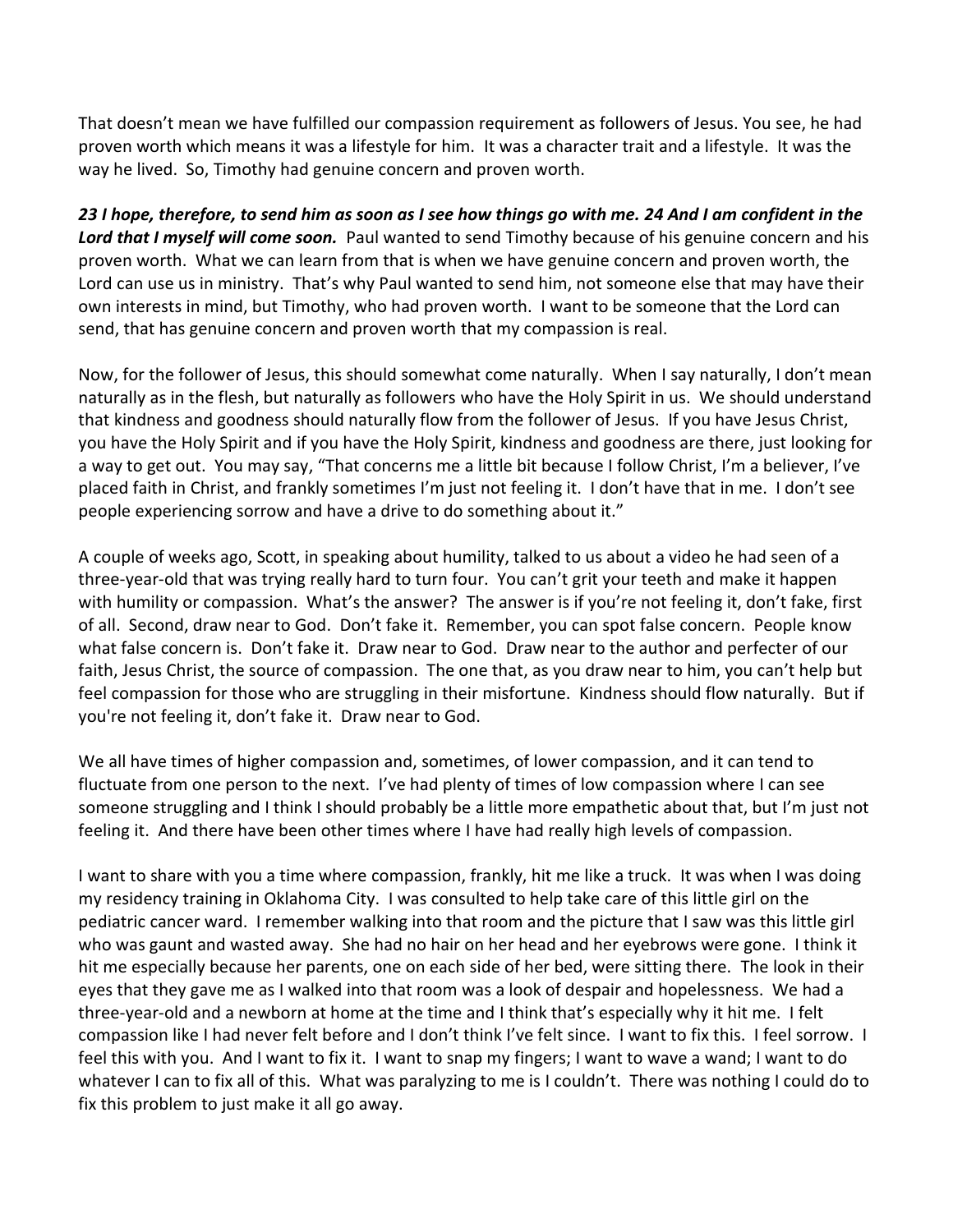So, I took care of what I was there to take care of and I left. As I was walking out, before I even got to the door of the room, I was choking up and crying. By the time I got to the hallway out of the unit, I was weeping. I just lost control. I'm standing at this rail, overlooking the balcony on the third level of the Children's Hospital there in Oklahoma City, overlooking the foyer. I remember it like it was yesterday. I was just thinking, *this is unbearable. I can't handle this level of sorrow and this level of compassion the Lord placed on my heart that day for that situation.* And that's good. The Lord wants that from us. I finally snapped to and realized that this is first thing in the morning and there are a lot of things I still have to do today. There are a lot of people that still need me. I have to move on and help take care of things. I realized that if I couldn't keep this in check, I was eventually going to suffer from what we're talking about today – compassion fatigue – where emotionally, physically, and relationally you just get worn down because of the compassion that you feel meeting the needs of others and tending to people and their misfortunes.

*25 But I (Paul) think it is necessary to send back to you Epaphroditus…* He's introducing a new person to us here. *…my brother, co-worker and fellow soldier, who is also your messenger, whom you sent to take care of my needs*. Do you see how many things that Epaphroditus is to Paul and if to Paul, no doubt to the church at Philippi because we see that he is the messenger from the church at Philippi. They had sent him to Paul to minister to him and to update him on how the church was doing. Look at all of those things. Today, we would say Epaphroditus wore a lot of hats. He was doing a lot of things. He was tending to a lot of needs.

We understand that we, as a church, can do this sometimes with some people. Someone who is willing and able, we can just keep throwing hats their way, right? Before you know it, someone gets these hats piled on, these things that they are tending to.

*26 For he longs for all of you and is distressed because you heard he was ill.* And he was ill, and we're going to talk about that here in just a little bit. First, I want to focus in on all of these things that Epaphroditus was to Paul and to the church at Philippi. This is why it's important for us to bear with one another the challenges of the church, the struggles of the church, the struggles of one another. Sometimes we can tend to pile it on to one or two or a few people that will tend to take it on.

There is personal responsibility here too, I believe. Because the person that gets things piled on is the only one that knows their capacity. You are the only one that knows your calendar, your schedule, your time, your emotional capacity, your relational capacity, what you have going on at home. If you are able to meet the needs that someone is trying to ask you for help with, and if this is you that tends to take on all these things, you need to understand something. If you haven't heard this, you need to hear it. You can't be all things to all people all of the time.

We have to understand that and that's a hard one to swallow if you're the kind of person that loves to help people, loves to take on things, loves to see a misfortune and fix the problem. Otherwise, if you do, you'll find yourself bending to the urges of compassion with every misfortune that you see. And before you know it, you're a virtual walking hat rack, taking on all the needs of everyone around you. There are a lot of misfortunes around that need things, need help, need addressing, need concern and care all around us, things like domestic abuse, childhood hunger, protecting the unborn, homelessness, the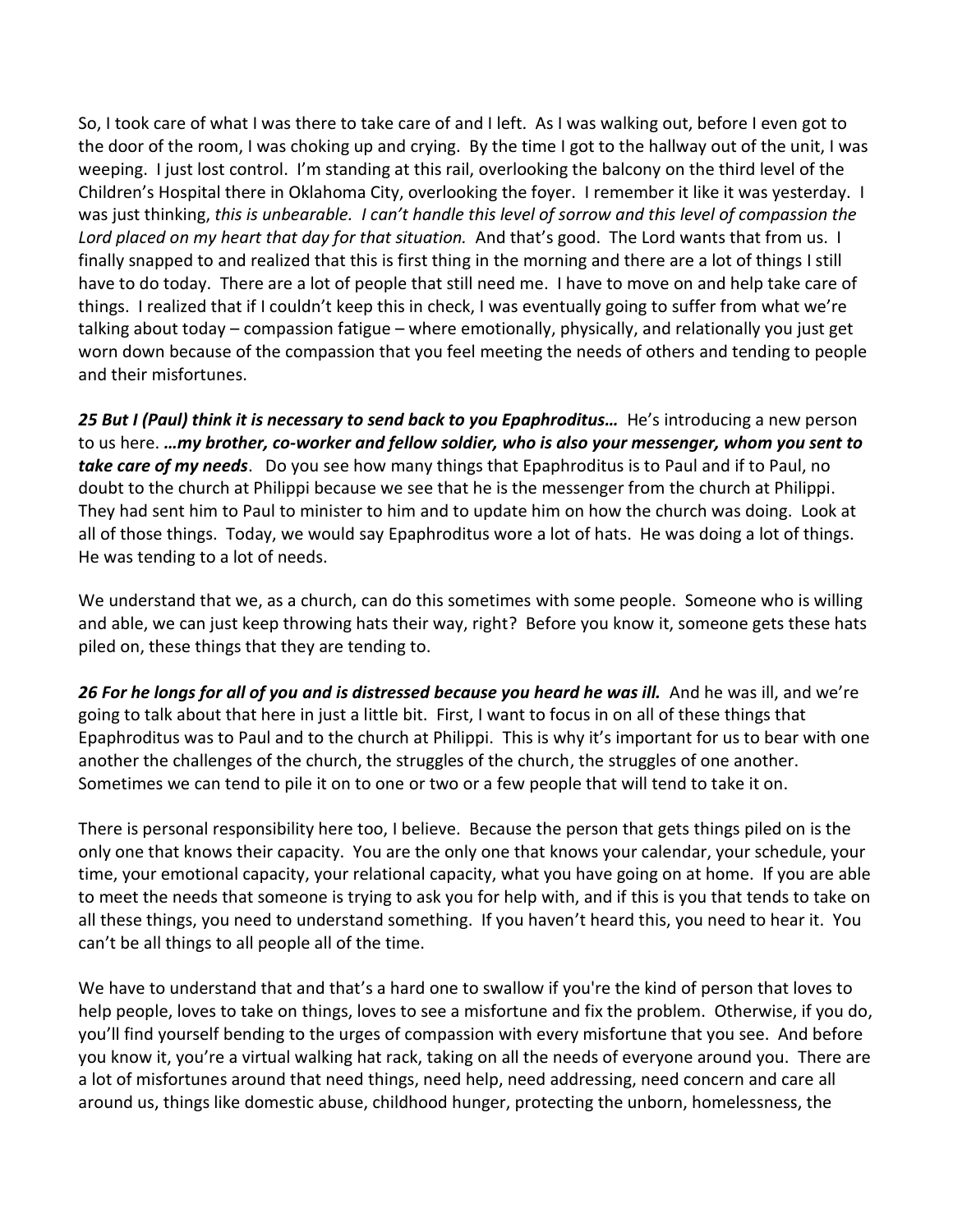mental disabled, the physical disabled, mental illness, sex trafficking, drug and alcohol addicted. There are a lot of needs around us. That's a short list, frankly. We could go on and on about so many needs that are out there. The thing we have to be careful about, if you're one that tends to take things on, is it could start piling on and on. The thing you need to understand too is that it's normal for different people to have different levels of compassion about different things. It is normal for different people to have different levels of compassion about different things.

There is no single person that can take on everything, every misfortune that's out there. And frankly, there is not single local church that can take on every single misfortune that's out there. That's why it's wonderful to be a part of the body of Christ where there are others that have compassion about different things than you do. And if you don't know where your compassion wheelhouse is, draw near to God. He'll tell you where your compassion should be and what he's calling you to. You see, we're called to care about all people, but no single person can care for the misfortunes of all people. We have to accept that. It's a hard one. The Holy Spirit will guide you to where he wants you.

How many of you, when you walk into a restaurant and you sit at the table and if the table is wobbly, you fix the table? All the wobbly table fixers, raise your hand. Me too. That's because we fix things, right? It's a problem and we're going to take care of it. How many of you walk into a restaurant, you sit down, and your table is just fine, but the strangers at the table next to you have a wobbly table, and you're just going to fix it for them because that's what you do? You people have a problem. You need to chill out a little bit.

Early on in our marriage, when Kari would tell me about the problem she was having, a relationship that she was struggling with, she wouldn't be halfway through her telling me what's going on to where I'm giving her a solution to this problem. Because I'm going to fix it. I fix things, right? Thankfully, we learned the communication technique where she leads in with, "I'm going to tell you something, but I don't want you to fix it. I just want you to listen to me." So, outwardly, I say *okay*. Inwardly I say, *Then why are we having this conversation? What's the point?* So, she would start to tell me her problem and, on the outside, I would listen and validate and affirm. On the inside, I would say, *Are you sure you don't want me to fix this problem? I don't know if anyone's told you, but I'm really smart. And I'm really good at fixing things. You can ask anyone. Ask the strangers with the wobbly table. I can fix things*.

That's because my solution and my opinions need to be heard, right? They're really awesome, so I have to get them out there. I need to share this with her. These solutions and these… Do you hear the arrogance in that? The arrogance that I've got to share my opinion, I've got to share my solution because it's the best one, frankly. There is arrogance in that when we just have to get it out there. And when we have that attitude with anyone that's sharing problems or things with us, and we just think they need to hear our solution, and that's the heart that we're coming with, we might as well always lead in with "I don't know if anyone's told you, but I'm really smart." That's not what we want.

Remember earlier I had you underline *genuinely concerned*. Timothy was genuinely concerned. Why? Because we need genuine concern to avoid this – false compassion. The point here is not for you to have a lens to look through and spot in other people. What we're looking for here is a mirror to reflect in, to examine ourselves and say, *Do I deal with false compassion sometimes? Is this something that I*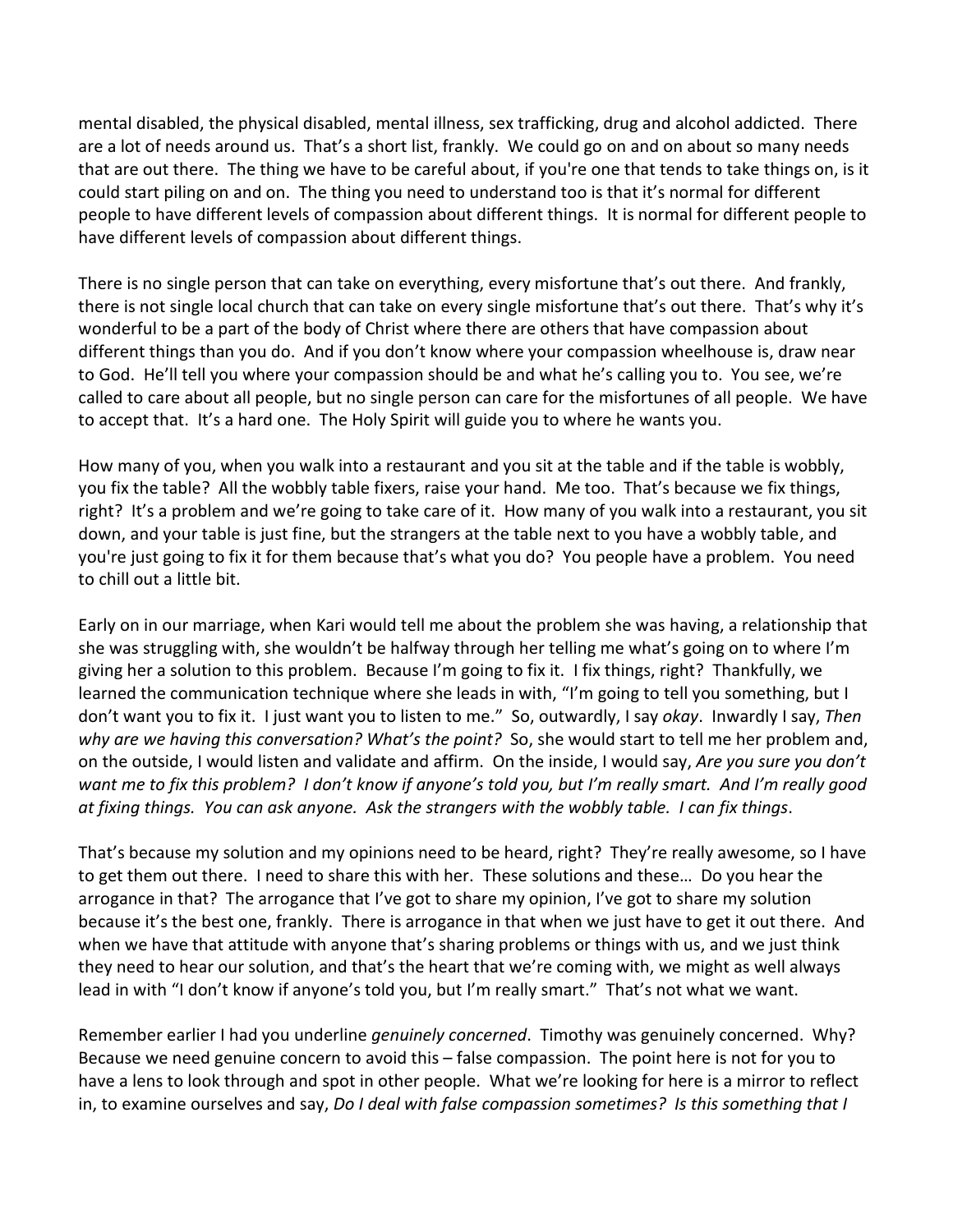*need to work on?* Looking at myself and the way that I may always want to give an opinion or some advice or a solution. The thing about false compassion is the sin is pride. The sin is pride because, really, I'm the smartest one in the room. And I don't know if you've been told that, but that's the way it is. It's pride that brings that out. And if you're not sure, here's some ways to examine this. When you want to share an opinion or a solution and as you're about to give this opinion, think to yourself, *Am I willing to do the work of this solution?* Remember, compassion involves feeling sorrow for someone and having the drive to do something about it. If not, then you have to beware because it may be pride that is the sin at the root of this false compassion. I just want my opinion to be heard.

And I like sharing my opinion. I really do. My favorite quote regarding opinions was a few years back when I asked a friend and colleague, Dr. John Moll, if I could get his opinion on something. I loved his response. He said, "Of course you can. I'm not immune to the middle-aged man's pleasure of having his opinion asked." So, he shares that with me, and the thing is I've known men and women, young, middle aged, and old that love sharing their opinion. So, there's no specific demographic that deals with this. And I'm not immune from that.

The thing about false compassion is we can also experience false compassion fatigue. As we think that our opinion is the best, our solutions are the smartest, and we're sharing them with everybody, why isn't everybody listening to my advice because it's the best, and the outcomes aren't what they should be and it's a "See, I told you." And that is exhausting, isn't it? When you go around giving unsolicited advice and people aren't taking your advice, then you kind of take on ownership of the outcomes like that didn't have to happen, right? But it wasn't yours to own to begin with.

So, as a mostly recovered, pathologic giver of opinions, I started using a way of offering opinions, or a way of going about using my opinions. I think it's especially helpful with our growing teenage kids and younger kids even. But instead of leading out with, "Here's my opinion," you can ask, "Is it okay if I share my opinion?" Lead out with that. That does a couple of things. One is it gives them the opportunity to say no. And if they say no, shut your mouth. Even if you are thinking inside, I don't know if anyone's told you…" But you've asked permission. What that does also is it alleviates you from the burden of the outcome. It helps you realize… It takes a step away from the pride of "my opinion is the best," and steps forward with "I have an opinion," and they understand they can do what they want with it. Great if they use my solution, great if not. It alleviates you from the burden of the outcome.

So now, in our marriage, and many years later and like many of you, we have kids, I have a career and a business and ministries and other organizations that I spend a lot of time solving problem in, right? So, under those circumstances, when someone says to you, "I don't want you to fix this problem," you are relieved. Enjoy that because you may have spent all day or all the previous day or weekend or week or whatever solving problems and for someone to say they don't want you to solve something, take that to heart. That's a good thing. Also, what it does, when she says that, is regardless of the outcome, I'm not owning the outcome of this. All I'm here for is to listen to that.

Now we're going to move back to the issue of compassion fatigue, having covered the false compassion fatigue that we can sometimes suffer from.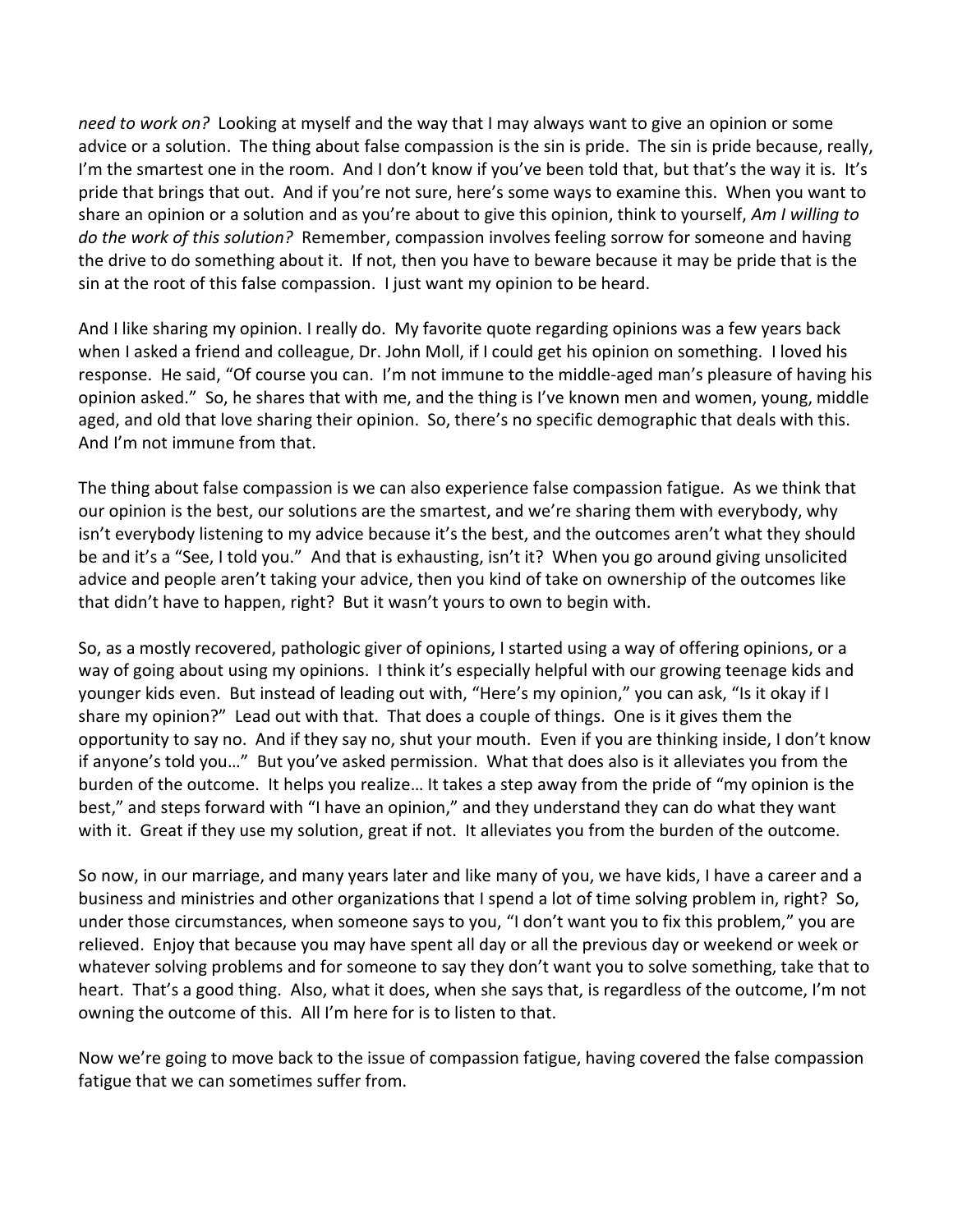*27 Indeed he* (Epaphroditus) *was ill, and almost died. But God had mercy on him, and not on him only but also on me, to spare me sorrow upon sorrow. 28 Therefore I am all the more eager to send him, so that when you see him again you may be glad and I may have less anxiety.* The thing is we don't know for sure why Epaphroditus was sick. I think it's a safe assumption, knowing everything else that we're told about him, that he was back at the church at Philippi, he was serving, he was so go, go, going, that he got a bit burned out, that he was tired physically, emotionally, relationally. His energy was shot and then, "Oh by the way, we're going to send you to Paul. You're going to go on a journey to minister to Paul to take care of needs and report to him about how things are going here." So, likely a long journey on top of already being exhausted… You get this? You see where this is going. He's burned out, most likely. Again, scripture doesn't tell us this. It's a save assumption though that this is why he fell ill, even near to the point of death.

Shortly after we got married, we went on a snowing skiing vacation. I had grown up skiing and spent quite a bit of time on the slopes. My wife had not. So, I was pretty good at skiing. I don't know if anyone's told you… She was a beginner. So, as we're planning this, she said, "What are going to do? Am I going to get an instructor? Are we going to go to ski school?" I said, "You don't need an instructor, you don't need ski school. I'll be there and I don't know if anyone's told you.." You know what I told her. So, I started giving her advice about snow skiing.

The first thing I said is, "The first thing you need to learn is how to stop. She said, "Shouldn't I learn how to go before I learn how to stop." I said, "No. you're on these slick skis on a hill and gravity is going to pull you down the hill. You don't have to learn how to go; gravity will do that for you. You need to learn how to stop. The reason being you are only as good a skier as your ability to stop. You see that? You're only as good a skier as your ability to stop.

I said, "You're going to be out there and there will be people flying all around the place. In and out of trees, in and out of other skiers and over obstacles and this other stuff. And they may be really, really fast. But you have to know the bottom of the hill is coming. And they could be really good, but if they can't stop, it's not going to end well for them at the bottom of that hill." Learn to stop. You're only as good a skier as your ability to stop.

I love watching the Olympic downhill ski racing. You know they go upwards of like 40 miles per hour. They are flying down the hill. Do you ever see them after the finish line? They do that big turn to the side and they slide for however long to stop. They seem to go on forever before they stop, but they know how to stop. You see, one of those skiers could ski faster than anyone else on the slopes; they may go 50 mile per hour and blow away the competition. What if they didn't know how to stop. It's going to be their one and only run, right? Because it's not going to end well for them.

I believe this was part of Epaphroditus' problem. He didn't know how to stop. He just went and went and went and he burned himself out and became ill, near to the point of death. So, what he needed was rest. When we talk about rest, probably the most popular passage in scripture about rest comes from Matthew 11: 28-30 – *28 "Come to me, all you who are weary and burdened…* Draw near to the Lord, right? *…and I will give you rest. 29 Take my yoke upon you and learn from me…* What is a yoke? It is a means by which the beast of burden carries its load. Jesus is saying, "Take my yoke upon you." He's not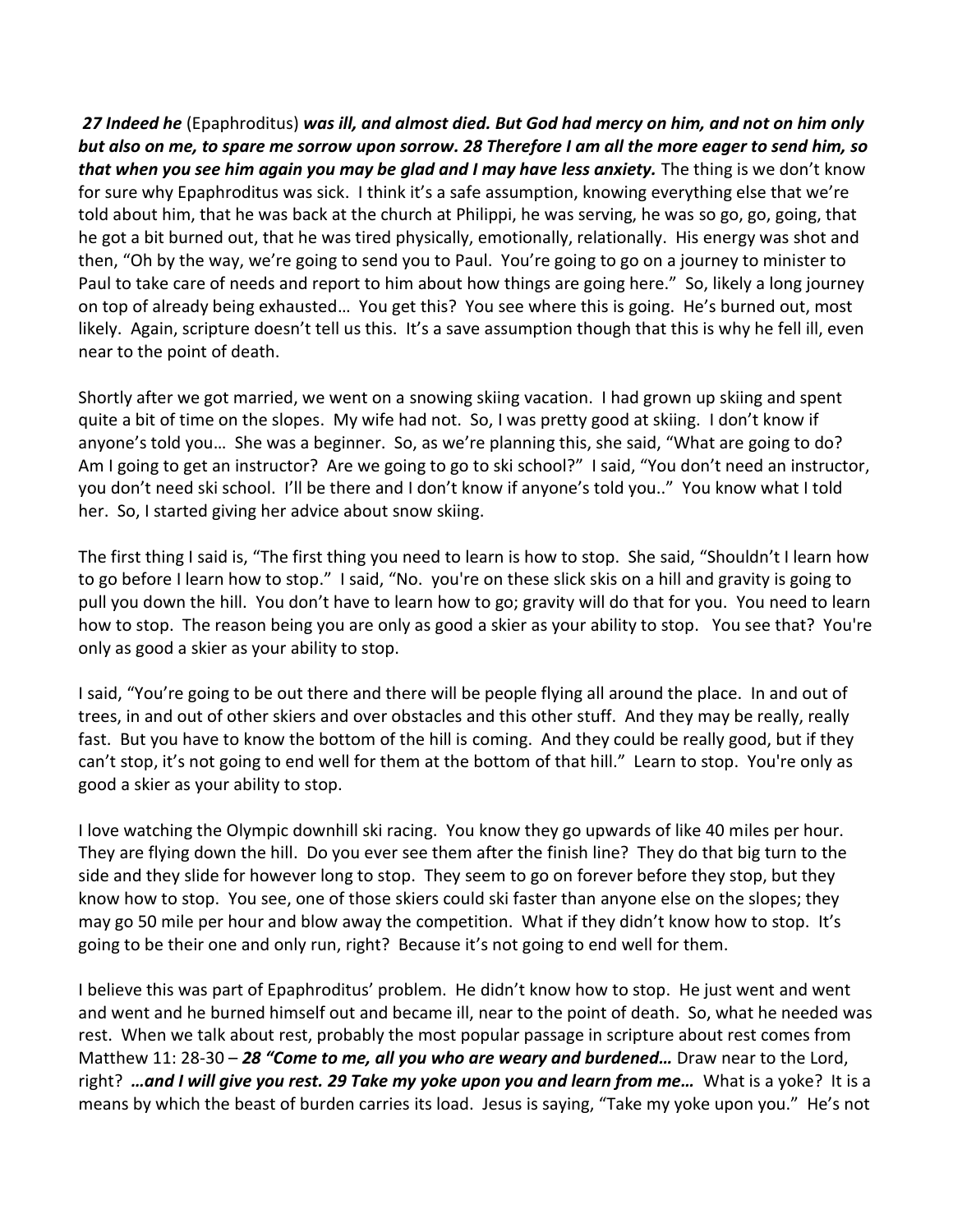saying "Give me your load," he's saying, "Take my yoke upon you. Do things the way I do thing." …*for I am gentle and humble in heart, and you will find rest for your souls. 30 For my yoke is easy and my*  **burden is light."** In other words, "You do things the way I do and it's going to go easier for you."

So, how did Jesus do things? 1) He was compassionate. When he fed the 5,000, we read in scripture that when he saw the crowds to begin with, he had compassion for them. He felt sorrow for them in all of their needs and was driven to action to do something about it. The first thing he did was heal their sick. And then we know he went further to feed them. Jesus had compassion. And that was one account of many. We know that Jesus spent his ministry serving people. He spent his ministry healing people. He spent his ministry evangelizing to people, telling them to repent of their sins and follow him. We know also that there was not a lack of opportunity for all of that. He could have been doing it 24/7, every day of his ministry. Is that the only thing that he did? "Take my yoke upon you. Do things the way that I do things." What else did he do? He rested. He got alone with his heavenly father. He got alone with his family. He got alone with his friends. He rested, and he was restored. "Take my yoke upon you." Jesus rested. And he calls us to rest too.

*29 So then, welcome him* (Epaphroditus) *in the Lord with great joy, and honor people like him…* One of the ways we can honor such men and women is not burning them out. *30 because he almost died for the work of Christ.* So, we see that the Philippians had this man of Epaphroditus who did great things in ministry. He wore a lot of hats. The Philippians sent him to Paul to minister to him and to report to him. The picture I get here is that by the time he gets to Paul, he's exhausted, and that's when he starts getting sick. I image the conversation with Paul with the way Paul is talking about sending him back and saying honor this man. When got to Paul, the conversation probably went something like Paul saying, "Bro, you need to rest." I'm sure he called him Bro. He gets some rest, he restores him, and he sends him back. *He risked his life to make up for the help you yourselves could not give me.*

So, what can we take from this? 1) With the Philippians encouraging Epaphroditus in his ministry, it's important and it's good to be encouraged in your compassion. I believe that Epaphroditus would not have met his full ministry potential if not for the Philippians urging him, encouraging him, and motivating him in his compassion and the calling on his life. But at the same time, it is good to be tempered in your compassion. He may have died if it wasn't for Paul saying, "You need to rest," and restoring him and sending him back. Both of these things are good and there is a balance that takes place and there can be a tension as we feel this desire to meet people's needs in their struggles and misfortunes. Both are good.

I want to wrap up this morning by bringing back a couple of passages that we've already covered in this series, as we talk about this compassion and compassion fatigue kind of balance and this tension that we have between the two.

Philippians 2: 3-4 – *3 Do nothing out of selfish ambition or vain conceit. Rather, in humility value others above yourselves, 4 not looking to your own interests but each of you to the interests of the others.* You see, I believe, based on the fact that two weeks ago, Scott taught this, and last week, Ted put this back up… I think the Lord is trying to tell us something and I think this is it. Self-centeredness is the antidote for joy. As we're covering Philippians, talking about greater joy and ways that we can